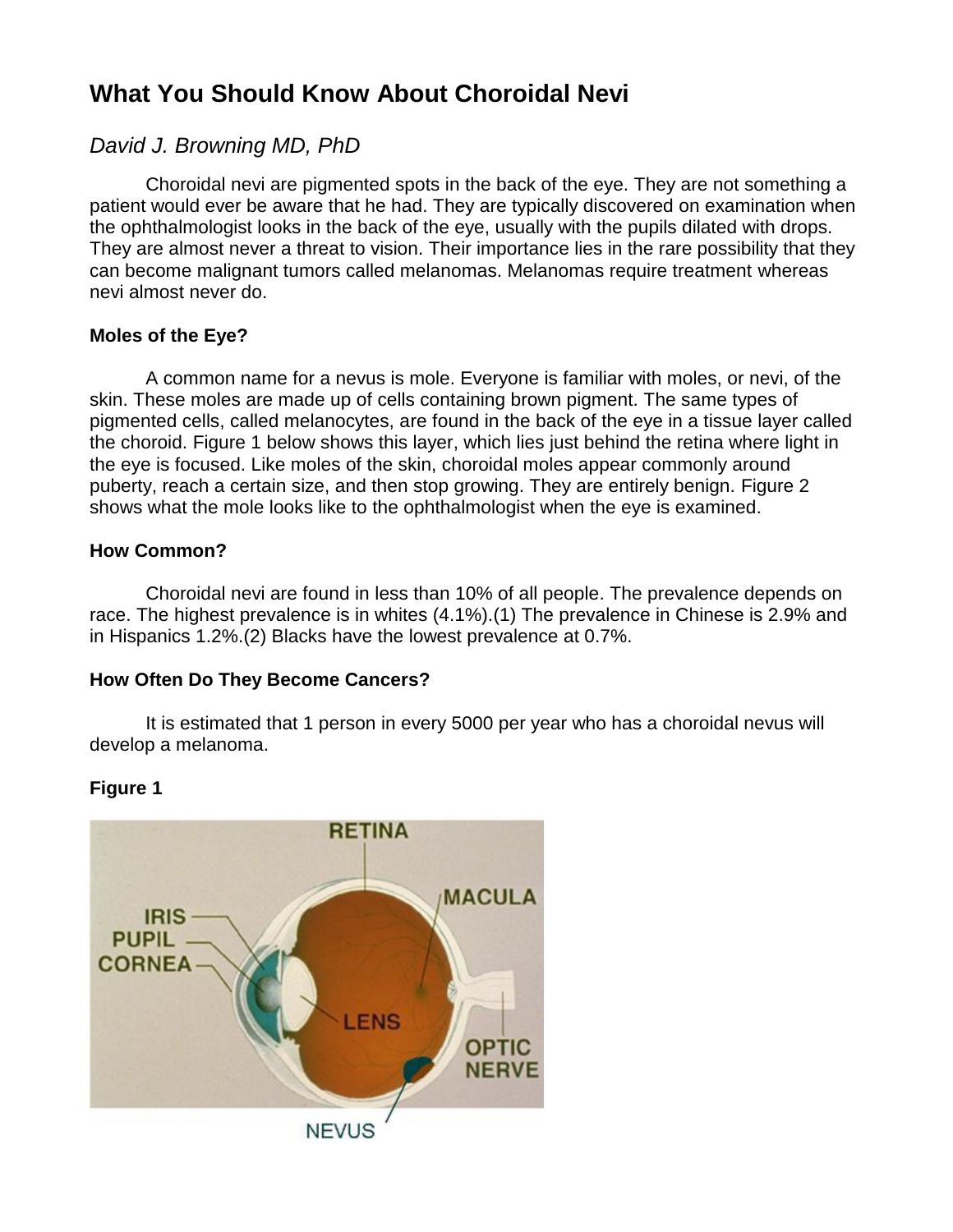**Anatomy of the eye. The choroid is the layer between the retina and the white outer coat of the eye (sclera). This is the layer in which nevi develop.**

**Figure 2 Fundus of a Normal Eye**



**The yellow oval is the optic disc, where the optic nerve connects to the retina. The red retinal vessels emanate from the optic disc.**

**Figure 3 Fundus of an eye with a choroidal nevus. The nevus is indicated by the white arrow.**



### **What Should Be Done About Choroidal Nevi?**

Choroidal nevi should be photographed so that an objective documentation of size exists. Thereafter, they need only be examined yearly to compare size with the baseline